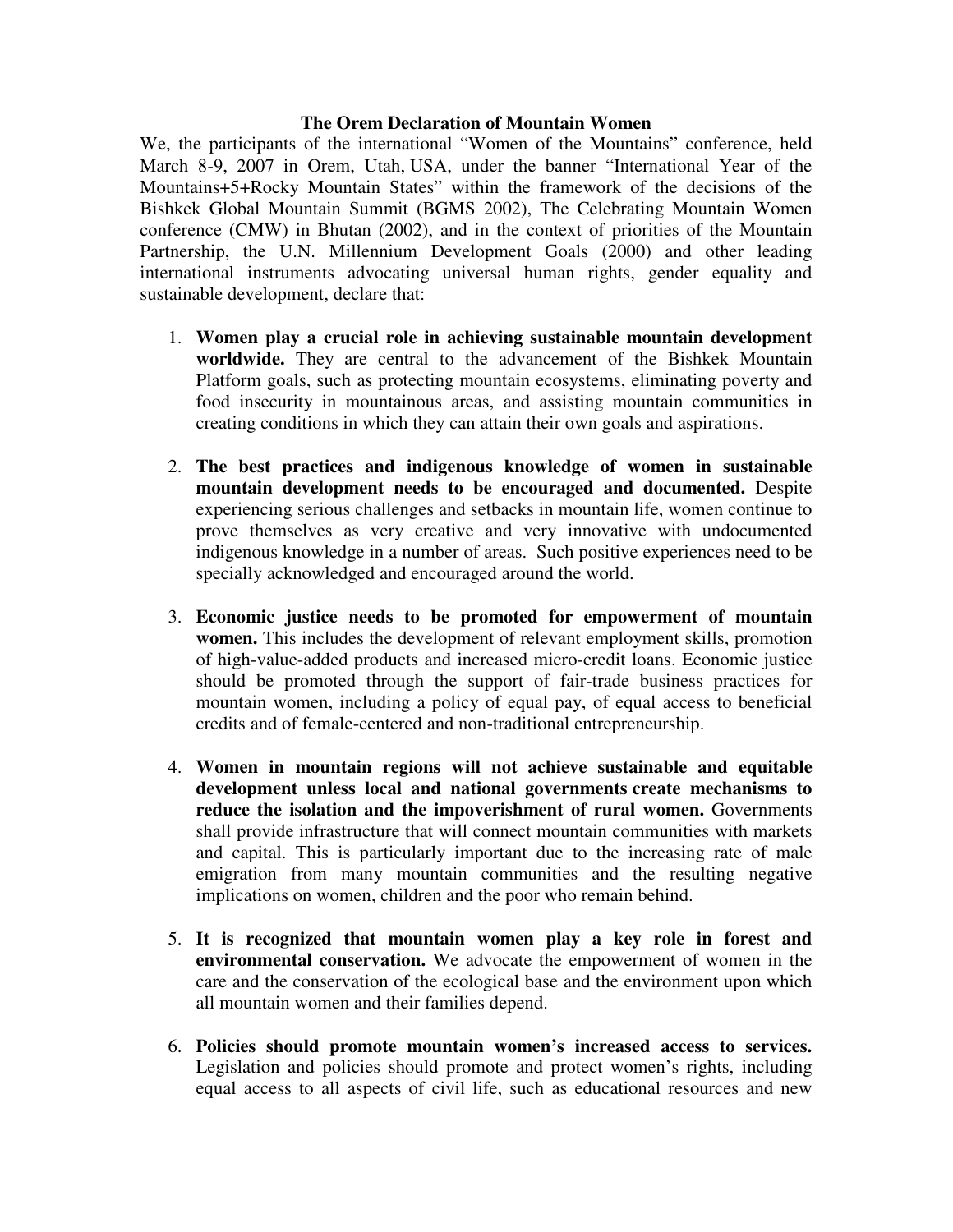opportunities given by ICTs, medical and legal services, reproductive rights, and comprehensive disease control, including surveillance, prevention, treatment and management. These efforts must specifically address HIV/AIDS and pandemic influenza.

- 7. **Discriminatory traditions and cultural practices experienced by mountain women should be abolished**. Laws have to be enforced to protect women and other socially excluded groups from trafficking, violence, slavery, divorce, exploitation, child marriage, emotional trauma, dowry system, widowhood exclusion, property rights, and others, without damaging the traditional integrity. One of the measures to achieve this should be a partnership between governments and civil societies to raise public awareness worldwide and to generate practical actions to prevent it.
- 8. **It is critical for the improvement of mountain societies that women participate in decision-making processes and play a leadership role**. They have many important skills to contribute, including improving communications and networking, facilitating cooperation in lieu of conflict, post-conflict resolution and giving greater priority to community goods. To achieve this goal, opportunities should be created for women's participation at all levels of the political arena, in the institutions of higher learning, as well as in the business sector. We recognize that empowerment of women is not at the expense of men and benefits the whole community.
- 9. **The unique contribution of mountain women as mothers who face particular challenges needs to be acknowledged**. Pregnant women and mothers should have access to pre- and post-natal care, accessible insurance, child care, and other health care and employment-related policies that promote the wellbeing of mothers and children by decreasing maternal and newborn infant mortality and morbidity.
- 10. **Greater attention should be paid to the development of female youth.** Today's female youth must be provided with protection and with encouragement to become tomorrow's leaders and parents. Gender-based discrimination against females before and after birth must be eradicated; and all children should enjoy growing up in a loving family environment and be entitled to parity in education, leadership training, and opportunities for optimal development. International educational exchanges between youth will play an important role in achieving gender equality.
- **11. We recognize that in order to promote a peaceful and prosperous society, men and women need to cooperate one with another in mutual respect and on equal terms.** We also recognize that respect and equality must be the key concepts to promote stable and nurturing family life. Therefore, we declare that efforts should be focused on programs which support the integrity of the family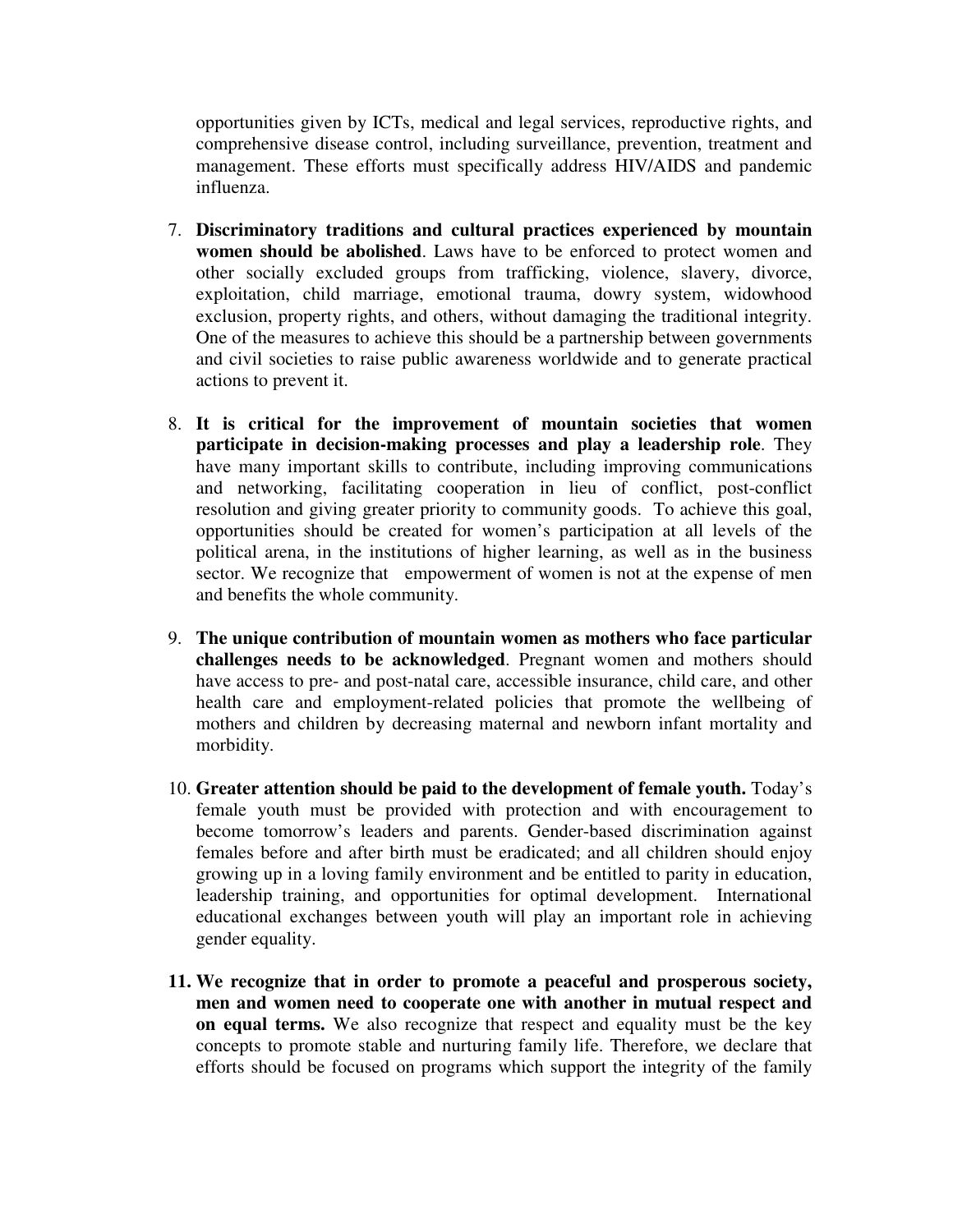and of parents of both genders, as well as the public promotion of gender equality and mutual respect.

12. **Networking and creation of alliances among mountain women needs to be encouraged.** Exchange of information and best practices among mountain women and communities are crucial to their sustainable development.

## *In view of this, we the participants of the Women of the Mountains Conference:*

- Support the proposal from Utah Valley University (UVU) to convene an international conference on an annual or biannual basis to illuminate problems facing mountain women and their communities, exchange best practices in dealing with them, develop specific recommendations to resolve them and to evaluate the success of alternative approaches.
- Support the proposal to alternate convention sites between Utah and the other mountainous countries around the world, with the aim of identifying and resolving mountain women problems in particular regions of the world.
- Support the preliminary invitation of Albania to be the country to host the next conference on mountain women in 2008 and invite all interested institutions to take part in it.
- Encourage membership in the Mountain Partnership and Mountain Forum in order to strengthen existing alliances on national levels, in particular and create new ones addressing gender equality in mountain regions around the world.
- Encourage the development of a networking and a communication system with assistance from and as a part of the Mountain Forum that enables conference participants, organizations, and government agencies to continue a dialogue beyond the conference, as well as to create outreach programs with the participation and the support of individuals and institutions, interested in mountain women cause.

## *We call upon the United Nations, the international community, and regional, national and local authorities and organizations to:*

- Welcome and recognize the conference "Women of the Mountains" in Orem, Utah, and its decisions as continuation of the process started in Thimphu, Bhutan (2002);
- Welcome this Conference as a grass-roots initiative among the mountain communities in the Rocky Mountain States and Provinces of North America, which aim to be more involved with the Gender Initiative of the Mountain Partnership, and sustainable mountain development as well;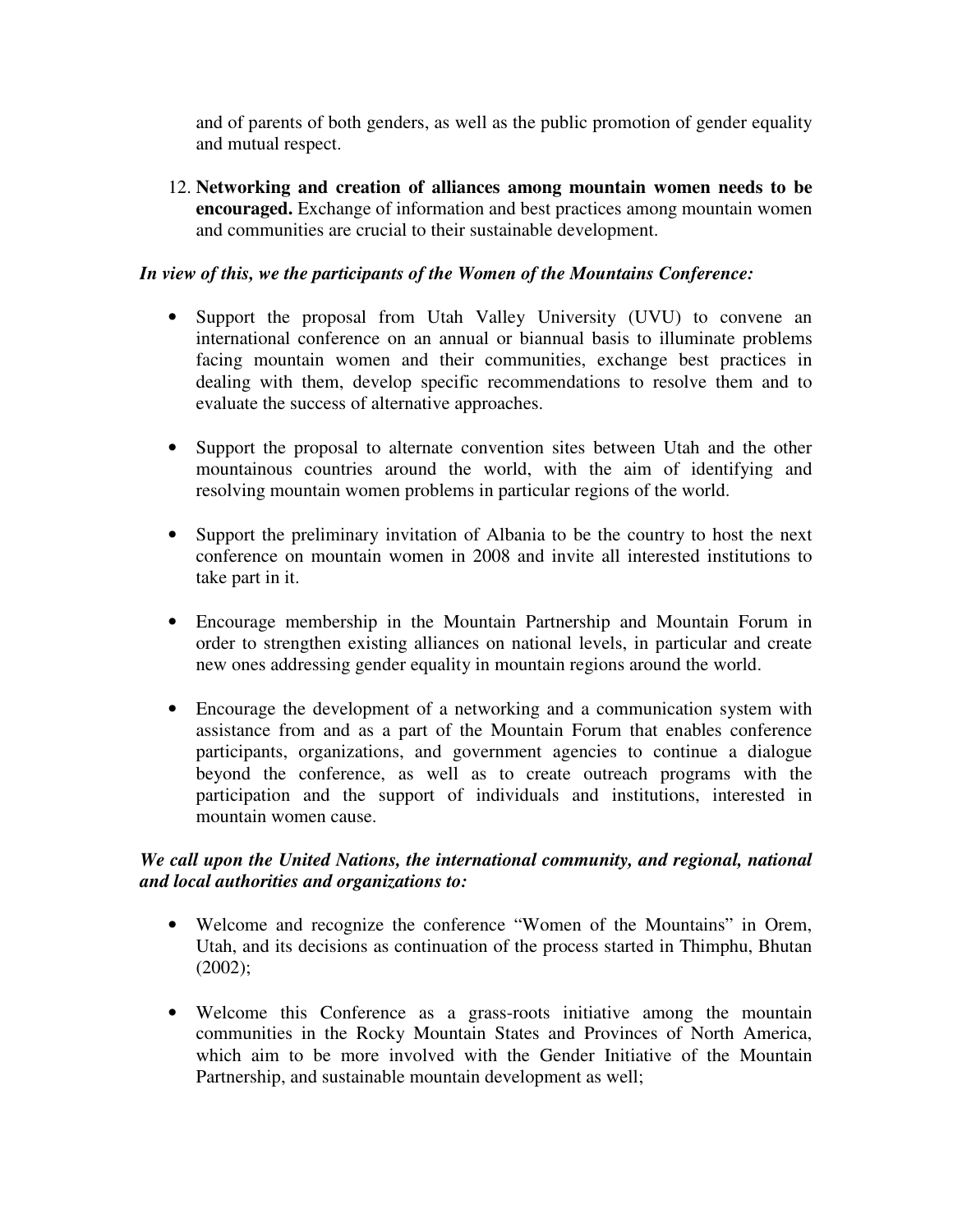• Welcome and recognize the importance and encourage the use of such regional and local populations, including volunteers and resources in conjunction with external ones to improve women's lives and those of their families and their communities. To recognize also that the adoption of the multi-sectoral approach will return a maximum result in a minimum amount of time, effort and resources.

## **We Recommend the Following:**

That all concerned stakeholders take appropriate action on the above issues to ensure that mountain women are respected, empowered, protected and are able to contribute fully to the sustainable development of their families, communities and regions, and in particular that specific action be taken on the proposals from the Rocky Mountain representatives and conference participants from other regions to share and assist in implementing a variety of positive experiences related to sustainable mountain development in mountain communities worldwide, including:

- 1. The proposal from the State of Montana regarding national investment in the partnership with the Kyrgyz Republic, which, in the last decade, witnessed the expansion of an existing program with the military into activities involving civilians and grass-roots level exchanges in health care, disabled children, disaster preparedness, education and rule of law;
- 2. The proposal from Brigham Young University to cooperate in collecting and compiling data on women in mountainous areas and contributing to the database depository "WomanStats", which allows the evaluation of the effectiveness of efforts to improve conditions of mountain women and documents achieved progress;
- 3. The proposal of UVU, in cooperation with private corporations, to implement ICT educational projects in conjunction with the American University of Central Asia, as well as the proposal of UVU to co-host with Mountain Forum assistance an interactive platform for communication and information dissemination on mountain women issues.
- 4. The proposal presented by members of the Gender Initiative of the Mountain Partnership to promote a global campaign to include a gender perspective in the curricula of mountain schools and our commitment to join forces in obtaining the needed resources.
- 5. The proposal presented by participants of the Conference to develop a Gender Watch Professional Group to monitor state actions.
- 6. The ongoing activities of various Rocky Mountain universities for servicelearning activities in developing nations conducted by students and faculty of those universities. These resources are numerous and we encourage their full utilization.